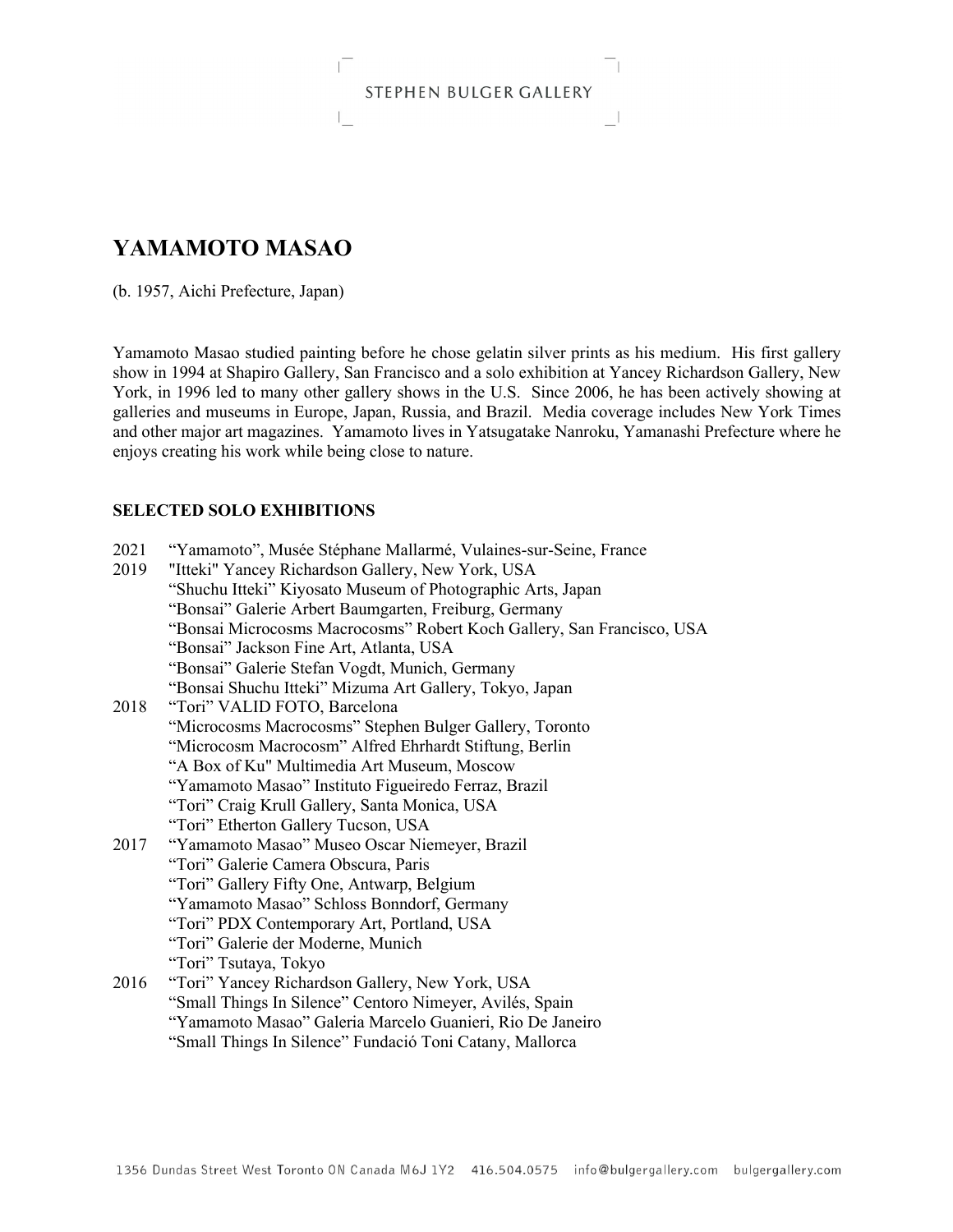| 2015 | "Small Things In Silence" Gallery Fifty One, Antwerp                                      |
|------|-------------------------------------------------------------------------------------------|
|      | "Small Things In Silence" Espacio Foto, Madrid                                            |
|      | "KAWA=FLOW" Jackson Fine Art, Atlanta, USA                                                |
|      | "Small Things In Silence" Galerie Camera Obscura, Paris                                   |
|      | "Small Things In Silence" Valid Foto, Barcelona                                           |
|      | "Small Things In Silence"「小さきもの、沈黙の中で」Mizuma Art Gallery, Tokyo                           |
| 2014 | "Small Things In Silence" Semina Rerum, Zurich                                            |
|      | "Shizuka=Cleanse" Gallery Out Of Place, Nara                                              |
|      | "Space Of Serenity, Time For Prayers" Daegu Photo Biennale2014, Korea                     |
|      | "Yamamoto Masao" Galeria Marcelo Guanieri, Sao Paulo                                      |
|      | "Shizuka=Cleanse" Craig Krull Gallery, Santa Monica, USA                                  |
| 2013 | "KAWA=FLOW" Galerie De Moderne, München                                                   |
|      | "Yamamoto Masao" Etherton Gallery, Tucson, USA                                            |
|      | "Yamamoto Masao" Gallery Kochuten, Nagoya, Japan                                          |
|      | One-Day Exhibition By Jeff Cowen And Yamamoto Masao, Pug, Oslo                            |
|      | "Yamamoto Masao" Gallery Albert Baumgarten, Freiburg, Germany                             |
|      | "KAWA=FLOW" Städt. Galerie Im Schloss, Isny Allgäu, Germany                               |
| 2012 | "KAWA=FLOW" "Installations", Breda Photo, Breda, The Netherlands                          |
|      | "Yamamoto Masao", Valid Foto Gallery, Barcelona                                           |
|      | "Shizuka=Cleanse", Galeria Massimo Minini, Brecia, Italia                                 |
|      | "Magic Mountain", Yancey Richardson Gallery, New York, USA                                |
| 2011 | "Yamamoto Masao", Gallery Momogusa, Tajimi, Japan                                         |
|      | "Yamamoto Masao", Galeria Marcelo Guanieri, Sao Paulo                                     |
|      | "KAWA=FLOW", Mugaen Museum, Hekinan, Japan                                                |
|      | "KAWA=FLOW", Mizuma & One Gallery (Caochangdi Photospring 2011), Beijing                  |
|      | "KAWA=FLOW", Pdx Contemporary Art, Portland, USA                                          |
|      | "KAWA=FLOW", Robert Klein Gallery, Boston, USA                                            |
|      | "KAWA=FLOW", Yancey Richardson Gallery, New York, USA                                     |
|      | "KAWA=FLOW", Craig Krull Gallery, Santa Monica, USA                                       |
|      | "KAWA=FLOW", Maerz Galerie, Leipzig, Germany                                              |
| 2010 | "KAWA=FLOW", Maerz Galerie, Berlin                                                        |
|      | "KAWA=FLOW Part II", Semina Rerum, Zurich                                                 |
|      | "Yamamoto Masao", Robert Koch Gallery, San Francisco, USA                                 |
|      | "KAWA=FLOW", Galleria Alesso Nobilli & C., Milano                                         |
|      | "Kawa", Galerie Camera Obscura, Paris                                                     |
| 2009 | "KAWA=FLOW", Woolrich Woolen Mills, Milano<br>"E", Etherton Gallery, Tucson, Arizona, USA |
|      | "KAWA=FLOW", Pdx Contemporary Art, Portland, USA                                          |
|      | "KAWA=FLOW", Jackson Fine Art, Atlanta, USA                                               |
|      | "KAWA=FLOW", Micamera, Milano                                                             |
|      | "KAWA=FLOW", Semina Rerum, Zurich                                                         |
|      | "KAWA=FLOW", Fifty One Fine Photography, Antwerp                                          |
|      | "KAWA=FLOW", Photomonth In Krakow 2009, Krakow                                            |
|      | "KAWA=FLOW", Mizuma Art Gallery, Tokyo                                                    |
|      | "KAWA=FLOW", Forum Fotografie, Köln, Germany                                              |
|      | "KAWA=FLOW", Gallery Sincerite, Toyohashi, Japan                                          |
|      | "KAWA=FLOW", Gallery Albert Baumgarten, Freiburg, Germany                                 |
|      | "KAWA=FLOW", Pobeda Gallery, Moscow, Russia                                               |
|      |                                                                                           |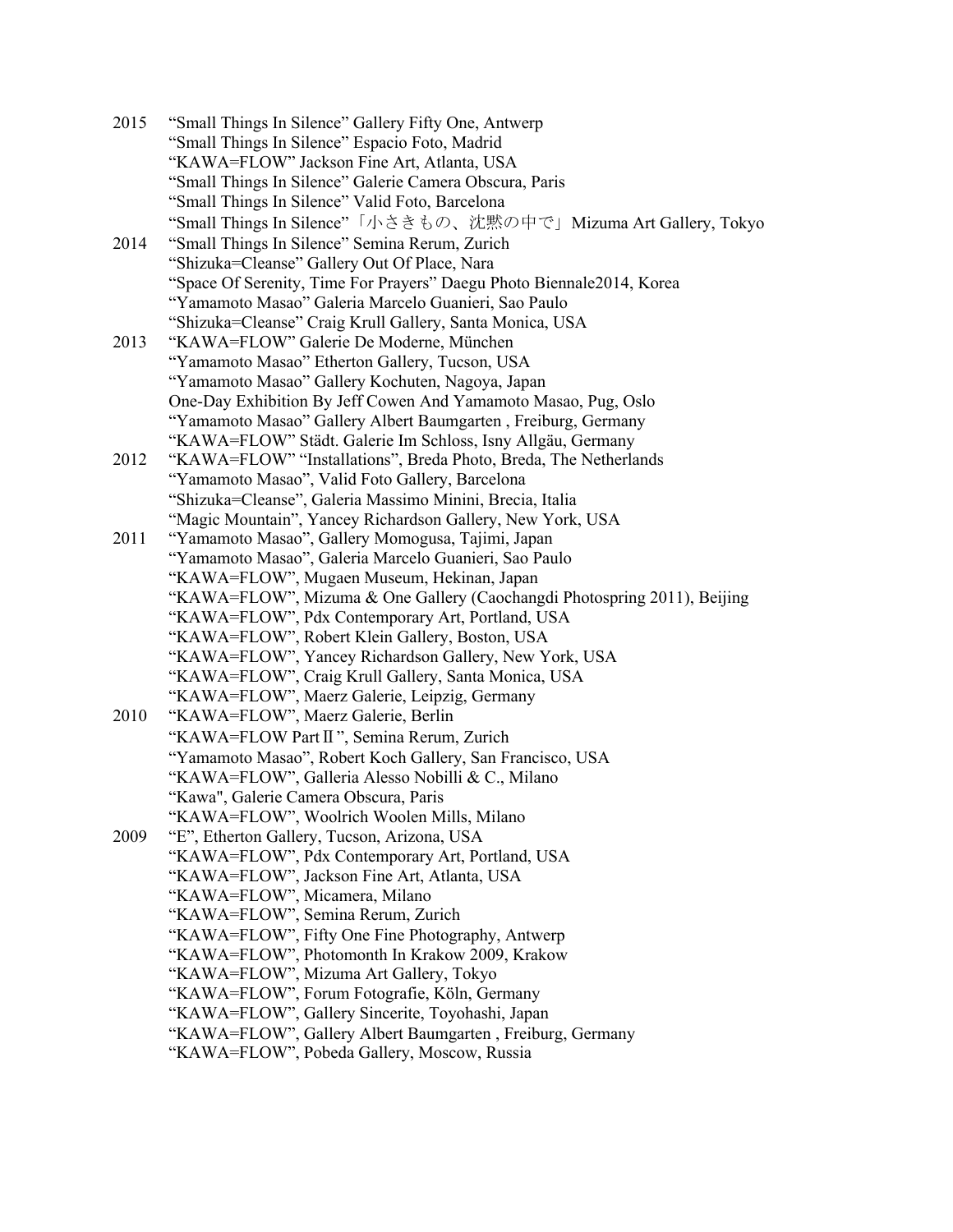| 2008 | "Yamamoto Masao", Craig Krull Gallery, Santa Monica, USA                          |
|------|-----------------------------------------------------------------------------------|
|      | "Nakazora", Gallery Bienio, Nagoya                                                |
|      | "KAWA=FLOW", Yancey Richardson Gallery, New York, USA                             |
|      | "Nakazora", The Print Center, Philadelphia, USA                                   |
|      | "KAWA=FLOW", Gallery La-Condition-Japonaise, Berlin                               |
|      | "Yamamoto Masao", Gallery Out of Place, Nara                                      |
| 2007 | "Yamamoto Masao", Center For Photographic Art, Carmel, USA                        |
|      | "Yamamoto Masao", Pdx Contemporary Art, Portland, USA                             |
|      | "Yamamoto Masao", Galleria Carla Sozzani, Milano                                  |
|      | "Nakazora", Quinzaine Photographique Nantes, France                               |
|      | "Nakazora", Galerie Gabriel Rolt, Amsterdam                                       |
| 2006 | "Nakazora", Galerie Camera Obscura, Paris                                         |
|      | "Installations", Hackelbury Fine Art, London                                      |
|      | "e", Mizuma Art Gallery, Tokyo                                                    |
|      | "e", Gallery Sincerite, Tyohashi                                                  |
| 2005 | "e", Jackson Fine Art, Atlanta, USA                                               |
|      | "e", PDX Contemporary Art, Portland, USA                                          |
|      | "e", Craig Krull Gallery, Santa Monica, USA                                       |
| 2004 | "e", Stephen Wirtz Gallery, San Francisco, USA                                    |
|      | "Nakazora, Valiantly-That Too, Pitifully-That Too, White Boxes",                  |
|      | PDX Contemporary Art, Portland, USA                                               |
|      | "Nakazora", Craig Krull Gallery, Santa Monica, USA                                |
| 2003 | "Nakazora, Corridor of Consider", Chiesa dei SS.Jacopo e Filippo, Certaldo, Italy |
|      | "Nakazora", Daniela Facchinato Image Gallery, Bologna, Italy                      |
|      | "Omizuao", Yancey Richardson Gallery, New York, USA                               |
|      | "Nakazora", Jackson Fine Art, Atlanta, USA                                        |
|      | "Santoka", Gallery Sincerite, Toyohashi, Japan                                    |
| 2002 | "Nakazora", S.K.Josefsberg Studio, Portland, USA                                  |
|      | "Nakazora", Craig Krull Gallery, Santa Monica, USA                                |
| 2001 | "Nakazora", Yancey Richardson Gallery, New York, USA                              |
| 2000 | A Box of "Ku" XI, Sepia International, New York, USA                              |
|      | A Box of "Ku" XI, Spiral Gallery, Tokyo                                           |
| 1999 | A Box of "Ku" X, Gallery Sincerite, Toyohashi, Japan                              |
|      | A Box of "Ku" X, Jackson Fine Art, Atlanta, USA                                   |
| 1998 | A Box of "Ku" X, Stephen Wirtz Gallery, San Francisco, USA                        |
| 1997 | A Box of "Ku" IX, Shapiro Gallery, San Francisco, USA                             |
|      | A Box of "Ku" IX, Kohji Ogura Gallery, Nagoya, Japan                              |
| 1996 | A Box of "Ku" VIII, Yancey Richardson Gallery, New York, USA                      |
| 1995 | A Box of "Ku" VI, Gallery Nayuta, Yokohama, Japan                                 |
| 1994 | A Box of "Ku" IV, Parco, Kichijyoji, Japan                                        |
|      | A Box of "Ku" V, Shapiro Gallery, San Francisco, USA                              |
| 1993 | A Box of "Ku" I, Gallery White Art, Tokyo                                         |
|      | A Box of "Ku" II, Hosomi Gallery, Tokyo                                           |
|      | A Box of "Ku" III, Gallery Sincerite, Toyohashi, Japan                            |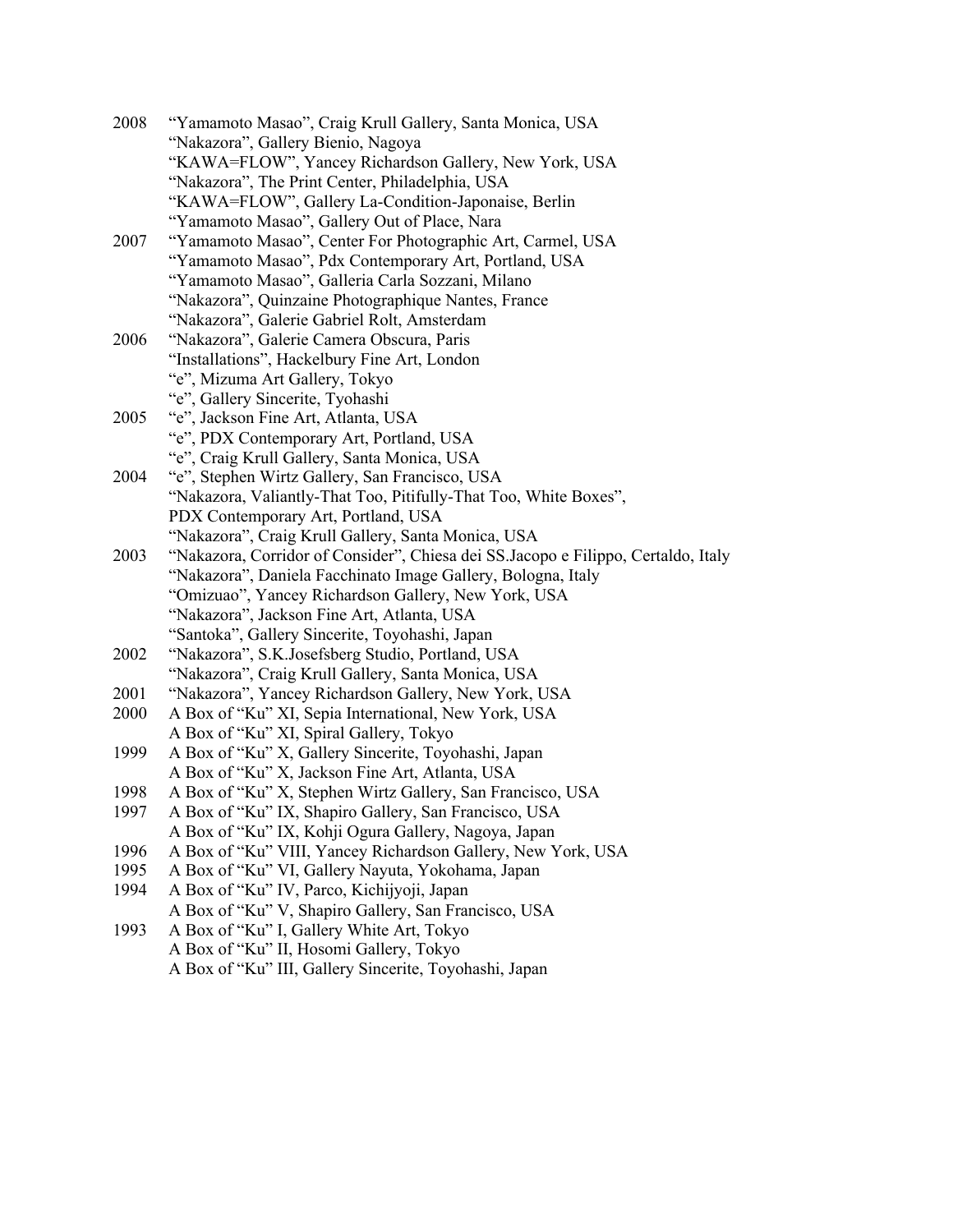#### **SELECTED GROUP EXHIBITIONS**

- 2022 "WANDERLUST, Around the World in 80 Photographs", Stephen Bulger Gallery, Toronto
- 2018 "Stillness" Akiko Kimura+Yamamoto Masao, evam eva yamanashi, Japan
- 2017 "La misura dell'inespresso" Yamamoto Masao+Ettore Frani, Galleria Nobili, Milano "Les Rencontres de Bernard Plossu La Collection d'un photographe" Maison Europeenne de la Photographie, Paris
- 2016 "Le parti pris des oiseaux", La Fabrique du Pont d'Aleyrac, Ardeche, France "Backstory", Gallery Fifty One, Antwerp "VOR/NACH-BILD", Galerie Albert Baumgarten, Freiburg
- 2015 "Land Scape", FOMU foto museum, Antwerp "La main", Galerie Camera Obscura, Paris
- 2014 Cowen/Minkkinen/Yamamoto, PUG, Oslo
- 2013 "Narrow Road To The Interior", Contemporary Japanese Artists, Scottsdale Museum of Contemporary Art, Arizona, USA "La Route Bleue (The blue way)", Villa Empain, Bruxelles "Now Japan", Kunsthal KAdE Amersfoort, The Netherlands "Quinta Essential", Semina Rerum, Zürich "Seven Seas", Galerie de Moderne, München "Small and Beautiful", Pobeda, Moscow
- 2012 "Where they met", semina rerum, Zurich "Éloge de la miniature", Camera Obscura, Paris "5 Contemporary Japanese Photographers", University of the Pacific, Stockton, USA "Where they met", Fifty One Fine Art Photography, Antwerpen, Belgium
- 2011 Les Fables, Camera Obscura, Paris
- 2010 CIELS!, Musée Malraux, Le Havre, France
- 2009 "Poetics Of Light", Etherton Gallery, Tucson, USA "Photography Now 'vision devotion revelation'", Hackelbury Fine Art, London "Espacios imaginarios", Kowasa Gallery, Barcelona
	- "Uit Japan", Leiden University Medical Center, Leiden, The Netherlands
	- "Still Seen", Robert Klein Gallery, Boston
	- "Ugo", Ferrant Gallery, Roma
	- "Roma", Museo Di Roma, Roma
	- "MEP Collection recent acquitions and donations", Maison Europeenne de la Photographie, Paris
- 2008 "Bas de Cuer. Une Japonais, une Finlandais et cinq Mohawks" maerzgalerie, Leipzig / Germany "l'invito alla mostra Immagine la vita", at Fotografia E Immagine Contemporanea Spazio Gerra, Reggio Emilia, Italy
	- Wave Gallery, Brecia Italy by Magazine Zoom
	- In Palmo di Mano at La Nuova Pesa Centro per l'Arte Contemporanea, Roma
- 2006 Picturing Eden, George Eastman House, Rochester, New York, USA
- 2004 "Il nudo tra ideale e realta", Galleria d'Arte Moderna (GAM) di Bologna "Artists of Nazraeli", Press White Wall Gallery, SOUL
- 2003 "Japanese Photography 1970s-1980s", S.K. Josefsberg Studio, Portland, USA
- 2000 "Chorus of Light", Photographs from the Sir Elton John Collection, High Museum of Art, Atlanta
- 1999 "Modena per la Fotografia 1999", Modena, Italy "Holnd Fstvl", Amsterdam, Holand
- 1998 "Waterproof" EXPO'98, Lisboa "Medialogue Photography In Contemporary Japanese Art '98", Tokyo Metropolitan Museum Of Photography
	- "Under/Exposed", Stockholm
- 1996 "Ten Year Anniversary Exhibition", Lisa Sette Gallery, Scottsdale, USA "Contemporary Japanese Photography", Jackson Fine Art, Atlanta, USA